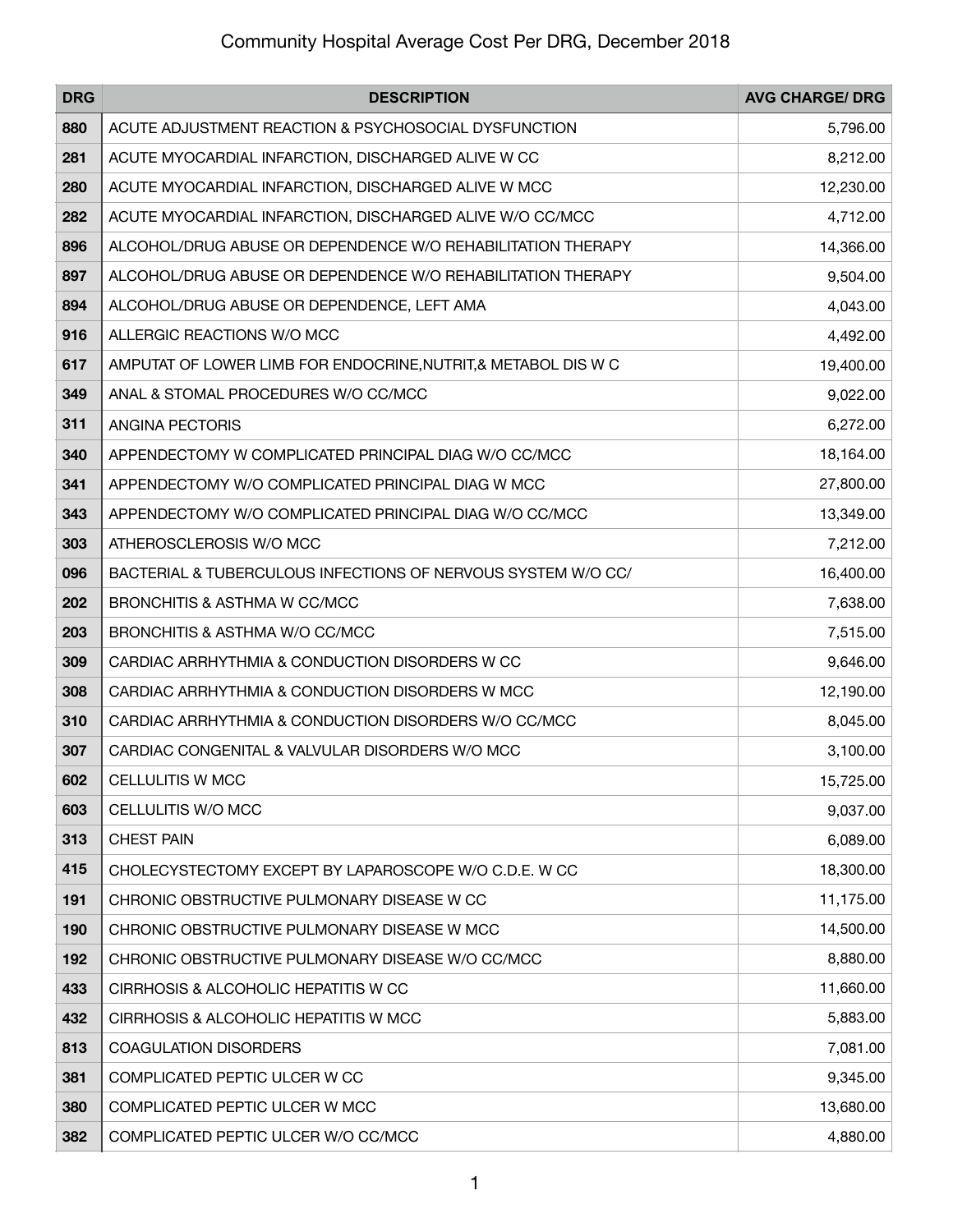| <b>DRG</b> | <b>DESCRIPTION</b>                                           | <b>AVG CHARGE/ DRG</b> |
|------------|--------------------------------------------------------------|------------------------|
| 920        | COMPLICATIONS OF TREATMENT W CC                              | 14,500.00              |
| 919        | COMPLICATIONS OF TREATMENT W MCC                             | 18,763.00              |
| 089        | <b>CONCUSSION W CC</b>                                       | 6,740.00               |
| 547        | CONNECTIVE TISSUE DISORDERS W/O CC/MCC                       | 16,800.00              |
| 073        | CRANIAL & PERIPHERAL NERVE DISORDERS W MCC                   | 6,970.00               |
| 074        | CRANIAL & PERIPHERAL NERVE DISORDERS W/O MCC                 | 10,600.00              |
| 056        | DEGENERATIVE NERVOUS SYSTEM DISORDERS W MCC                  | 10,200.00              |
| 057        | DEGENERATIVE NERVOUS SYSTEM DISORDERS W/O MCC                | 3,859.00               |
| 159        | DENTAL & ORAL DISEASES W/O CC/MCC                            | 6,392.00               |
| 881        | DEPRESSIVE NEUROSES                                          | 15,484.00              |
| 638        | <b>DIABETES W CC</b>                                         | 7,755.00               |
| 637        | <b>DIABETES W MCC</b>                                        | 13,000.00              |
| 639        | DIABETES W/O CC/MCC                                          | 8,318.00               |
| 375        | DIGESTIVE MALIGNANCY W CC                                    | 13,760.00              |
| 374        | DIGESTIVE MALIGNANCY W MCC                                   | 15,910.00              |
| 376        | DIGESTIVE MALIGNANCY W/O CC/MCC                              | 7,120.00               |
| 442        | DISORDERS OF LIVER EXCEPT MALIG, CIRR, ALC HEPA W CC         | 15,448.00              |
| 441        | DISORDERS OF LIVER EXCEPT MALIG, CIRR, ALC HEPA W MCC        | 31,190.00              |
| 439        | DISORDERS OF PANCREAS EXCEPT MALIGNANCY W CC                 | 10,085.00              |
| 438        | DISORDERS OF PANCREAS EXCEPT MALIGNANCY W MCC                | 17,183.00              |
| 440        | DISORDERS OF PANCREAS EXCEPT MALIGNANCY W/O CC/MCC           | 7,202.00               |
| 445        | DISORDERS OF THE BILIARY TRACT W CC                          | 9,372.00               |
| 444        | DISORDERS OF THE BILIARY TRACT W MCC                         | 10,162.00              |
| 446        | DISORDERS OF THE BILIARY TRACT W/O CC/MCC                    | 5,554.00               |
| 149        | <b>DYSEQUILIBRIUM</b>                                        | 10,595.00              |
| 644        | ENDOCRINE DISORDERS W CC                                     | 5,234.00               |
| 645        | ENDOCRINE DISORDERS W/O CC/MCC                               | 6,800.00               |
| 150        | EPISTAXIS W MCC                                              | 15,200.00              |
| 391        | ESOPHAGITIS, GASTROENT & MISC DIGEST DISORDERS W MCC         | 11,038.00              |
| 392        | ESOPHAGITIS, GASTROENT & MISC DIGEST DISORDERS W/O MCC       | 7,890.00               |
| 982        | EXTENSIVE O.R. PROCEDURE UNRELATED TO PRINCIPAL DIAGNOSIS W  | 26,382.00              |
| 983        | EXTENSIVE O.R. PROCEDURE UNRELATED TO PRINCIPAL DIAGNOSIS W/ | 7,647.00               |
| 864        | FEVER AND INFLAMMATORY CONDITIONS                            | 6,911.00               |
| 563        | FX, SPRN, STRN & DISL EXCEPT FEMUR, HIP, PELVIS & THIGH W/O  | 6,066.00               |
| 378        | G.I. HEMORRHAGE W CC                                         | 10,798.00              |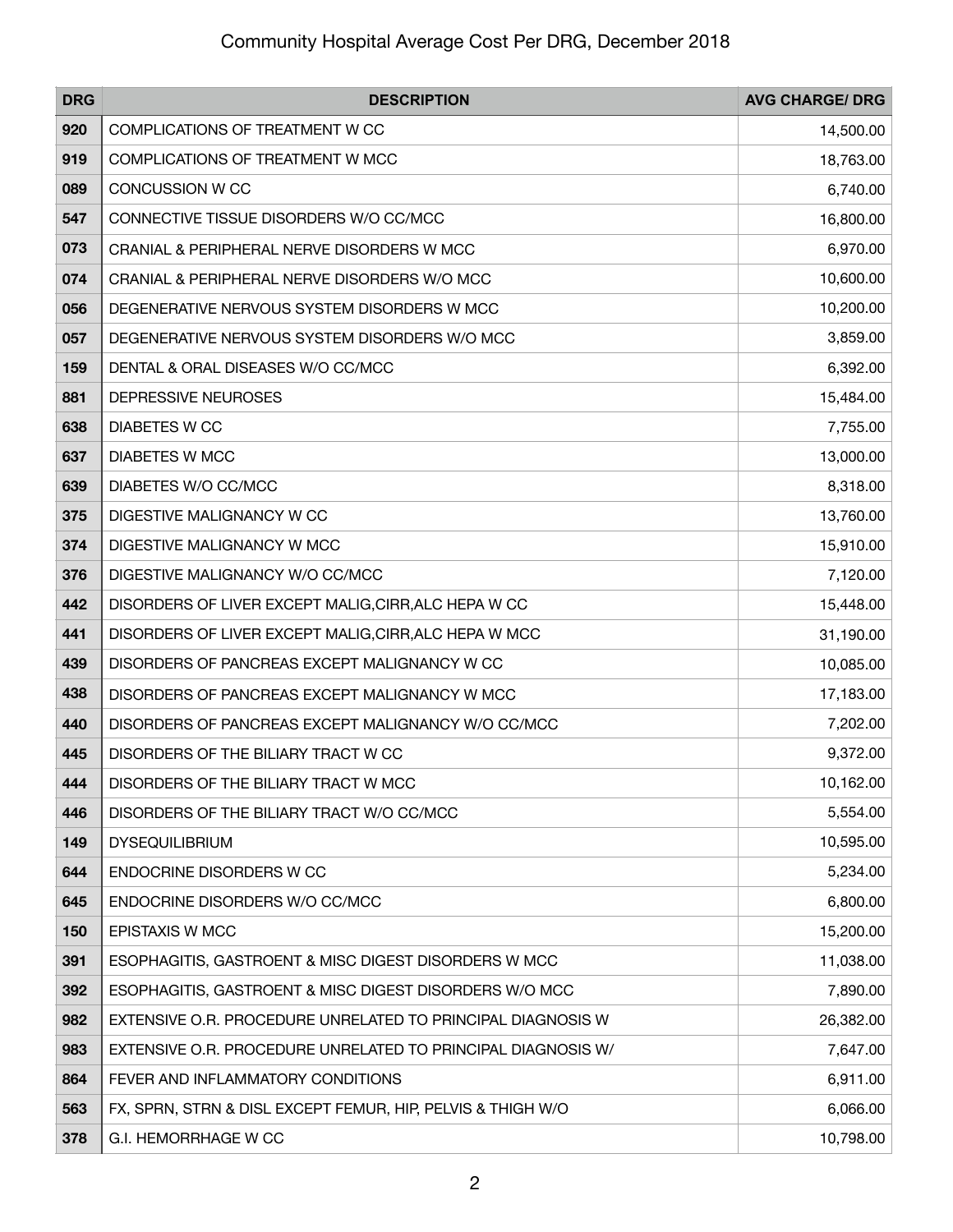| <b>DRG</b> | <b>DESCRIPTION</b>                                           | <b>AVG CHARGE/ DRG</b> |
|------------|--------------------------------------------------------------|------------------------|
| 377        | G.I. HEMORRHAGE W MCC                                        | 16,620.00              |
| 379        | G.I. HEMORRHAGE W/O CC/MCC                                   | 7,712.00               |
| 388        | G.I. OBSTRUCTION W MCC                                       | 8,515.00               |
| 390        | G.I. OBSTRUCTION W/O CC/MCC                                  | 6,559.00               |
| 514        | HAND OR WRIST PROC, EXCEPT MAJOR THUMB OR JOINT PROC W/O CC/ | 7,648.00               |
| 103        | <b>HEADACHES W/O MCC</b>                                     | 10,790.00              |
| 292        | <b>HEART FAILURE &amp; SHOCK W CC</b>                        | 10,518.00              |
| 291        | HEART FAILURE & SHOCK W MCC OR PERIPHERAL EXTRACORPOREAL MEM | 14,570.00              |
| 293        | HEART FAILURE & SHOCK W/O CC/MCC                             | 6,792.00               |
| 355        | HERNIA PROCEDURES EXCEPT INGUINAL & FEMORAL W/O CC/MCC       | 11,900.00              |
| 974        | HIV W MAJOR RELATED CONDITION W MCC                          | 15,237.00              |
| 977        | HIV W OR W/O OTHER RELATED CONDITION                         | 6,144.00               |
| 304        | <b>HYPERTENSION W MCC</b>                                    | 11,940.00              |
| 305        | <b>HYPERTENSION W/O MCC</b>                                  | 8,590.00               |
| 078        | HYPERTENSIVE ENCEPHALOPATHY W CC                             | 4,687.00               |
| 077        | HYPERTENSIVE ENCEPHALOPATHY W MCC                            | 18,000.00              |
| 079        | HYPERTENSIVE ENCEPHALOPATHY W/O CC/MCC                       | 4,600.00               |
| 642        | INBORN AND OTHER DISORDERS OF METABOLISM                     | 17,990.00              |
| 854        | INFECTIOUS & PARASITIC DISEASES W O.R. PROCEDURE W CC        | 26,934.00              |
| 853        | INFECTIOUS & PARASITIC DISEASES W O.R. PROCEDURE W MCC       | 21,540.00              |
| 386        | INFLAMMATORY BOWEL DISEASE W CC                              | 12,785.00              |
| 385        | INFLAMMATORY BOWEL DISEASE W MCC                             | 18,765.00              |
| 350        | INGUINAL & FEMORAL HERNIA PROCEDURES W MCC                   | 18,800.00              |
| 352        | INGUINAL & FEMORAL HERNIA PROCEDURES W/O CC/MCC              | 11,980.00              |
| 197        | INTERSTITIAL LUNG DISEASE W CC                               | 20,900.00              |
| 196        | INTERSTITIAL LUNG DISEASE W MCC                              | 14,770.00              |
| 065        | INTRACRANIAL HEMORRHAGE OR CEREBRAL INFARCTION W CC OR TPA I | 12,873.00              |
| 064        | INTRACRANIAL HEMORRHAGE OR CEREBRAL INFARCTION W MCC         | 21,400.00              |
| 066        | INTRACRANIAL HEMORRHAGE OR CEREBRAL INFARCTION W/O CC/MCC    | 8,340.00               |
| 689        | KIDNEY & URINARY TRACT INFECTIONS W MCC                      | 12,047.00              |
| 690        | KIDNEY & URINARY TRACT INFECTIONS W/O MCC                    | 8,040.00               |
| 696        | KIDNEY & URINARY TRACT SIGNS & SYMPTOMS W/O MCC              | 10,023.00              |
| 418        | LAPAROSCOPIC CHOLECYSTECTOMY W/O C.D.E. W CC                 | 20,957.00              |
| 417        | LAPAROSCOPIC CHOLECYSTECTOMY W/O C.D.E. W MCC                | 25,635.00              |
| 419        | LAPAROSCOPIC CHOLECYSTECTOMY W/O C.D.E. W/O CC/MCC           | 14,707.00              |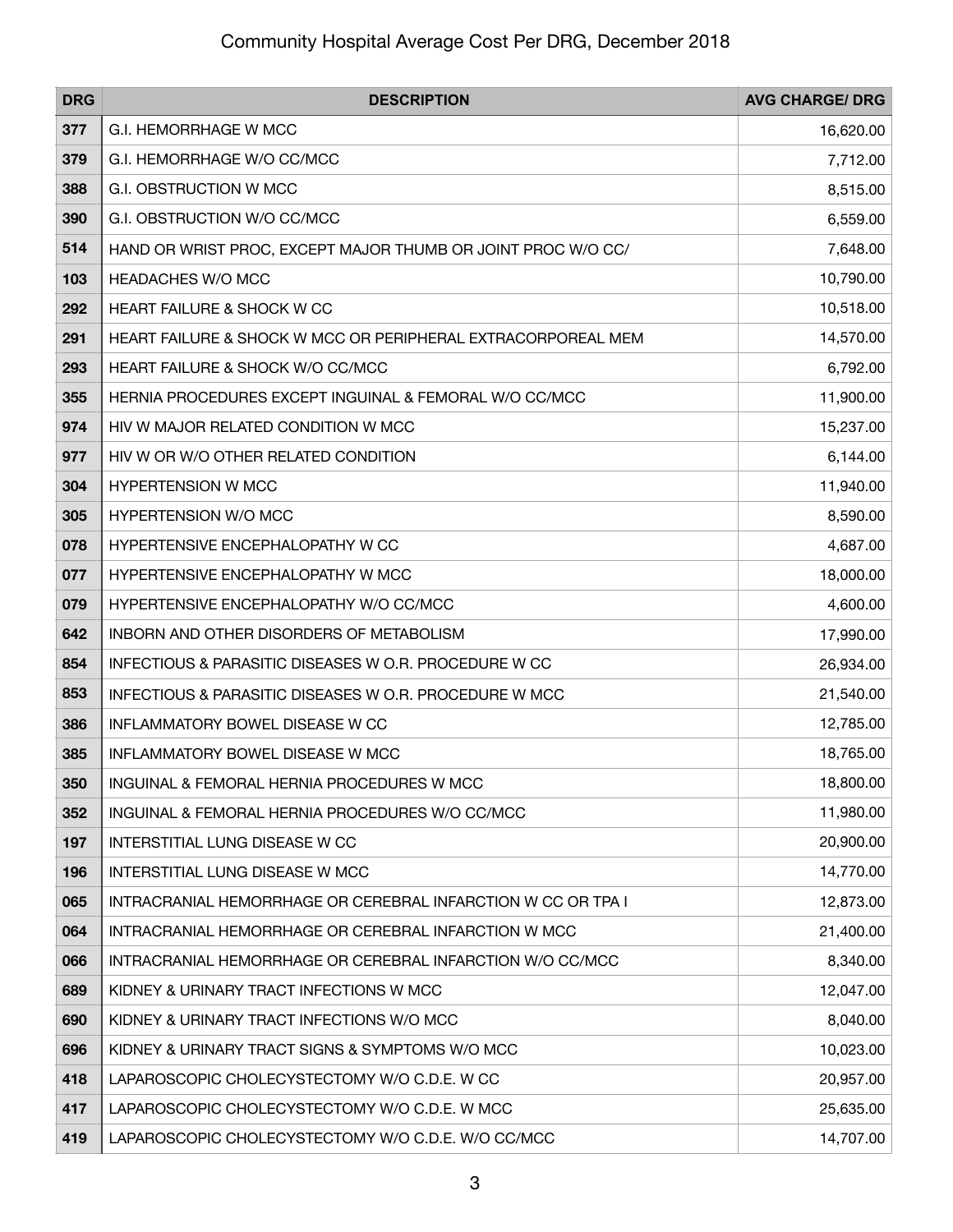| <b>DRG</b> | <b>DESCRIPTION</b>                                             | <b>AVG CHARGE/ DRG</b> |
|------------|----------------------------------------------------------------|------------------------|
| 164        | MAJOR CHEST PROCEDURES W CC                                    | 24,600.00              |
| 369        | MAJOR ESOPHAGEAL DISORDERS W CC                                | 10,570.00              |
| 372        | MAJOR GASTROINTESTINAL DISORDERS & PERITONEAL INFECTIONS W C   | 8,240.00               |
| 373        | MAJOR GASTROINTESTINAL DISORDERS & PERITONEAL INFECTIONS W/O   | 5,989.00               |
| 809        | MAJOR HEMATOL/IMMUN DIAG EXC SICKLE CELL CRISIS & COAGUL W C   | 9,314.00               |
| 808        | MAJOR HEMATOL/IMMUN DIAG EXC SICKLE CELL CRISIS & COAGUL W M   | 9,155.00               |
| 595        | MAJOR SKIN DISORDERS W MCC                                     | 11,065.00              |
| 596        | MAJOR SKIN DISORDERS W/O MCC                                   | 3,324.00               |
| 330        | MAJOR SMALL & LARGE BOWEL PROCEDURES W CC                      | 34,722.00              |
| 329        | MAJOR SMALL & LARGE BOWEL PROCEDURES W MCC                     | 28,500.00              |
| 331        | MAJOR SMALL & LARGE BOWEL PROCEDURES W/O CC/MCC                | 17,211.00              |
| 436        | MALIGNANCY OF HEPATOBILIARY SYSTEM OR PANCREAS W CC            | 19,300.00              |
| 435        | MALIGNANCY OF HEPATOBILIARY SYSTEM OR PANCREAS W MCC           | 8,669.00               |
| 755        | MALIGNANCY, FEMALE REPRODUCTIVE SYSTEM W CC                    | 1,683.00               |
| 583        | MASTECTOMY FOR MALIGNANCY W/O CC/MCC                           | 6,334.00               |
| 552        | MEDICAL BACK PROBLEMS W/O MCC                                  | 8,680.00               |
| 640        | MISC DISORDERS OF NUTRITION, METABOLISM, FLUIDS/ELECTROLYTES W | 14,306.00              |
| 641        | MISC DISORDERS OF NUTRITION, METABOLISM, FLUIDS/ELECTROLYTES W | 7,818.00               |
| 138        | MOUTH PROCEDURES W/O CC/MCC                                    | 7,200.00               |
| 059        | MULTIPLE SCLEROSIS & CEREBELLAR ATAXIA W CC                    | 20,680.00              |
| 055        | NERVOUS SYSTEM NEOPLASMS W/O MCC                               | 8,700.00               |
| 882        | NEUROSES EXCEPT DEPRESSIVE                                     | 10,821.00              |
| 988        | NON-EXTENSIVE O.R. PROC UNRELATED TO PRINCIPAL DIAGNOSIS W C   | 6,060.00               |
| 989        | NON-EXTENSIVE O.R. PROC UNRELATED TO PRINCIPAL DIAGNOSIS W/O   | 22,960.00              |
| 071        | NONSPECIFIC CEREBROVASCULAR DISORDERS W CC                     | 17,082.00              |
| 070        | NONSPECIFIC CEREBROVASCULAR DISORDERS W MCC                    | 17,500.00              |
| 067        | NONSPECIFIC CVA & PRECEREBRAL OCCLUSION W/O INFARCT W MCC      | 24,500.00              |
| 081        | NONTRAUMATIC STUPOR & COMA W/O MCC                             | 3,700.00               |
| 940        | O.R. PROC W DIAGNOSES OF OTHER CONTACT W HEALTH SERVICES W C   | 18,361.00              |
| 876        | O.R. PROCEDURE W PRINCIPAL DIAGNOSES OF MENTAL ILLNESS         | 24,958.00              |
| 884        | ORGANIC DISTURBANCES & INTELLECTUAL DISABILITY                 | 16,747.00              |
| 540        | OSTEOMYELITIS W CC                                             | 24,500.00              |
| 315        | OTHER CIRCULATORY SYSTEM DIAGNOSES W CC                        | 10,914.00              |
| 314        | OTHER CIRCULATORY SYSTEM DIAGNOSES W MCC                       | 15,355.00              |
| 264        | OTHER CIRCULATORY SYSTEM O.R. PROCEDURES                       | 4,586.00               |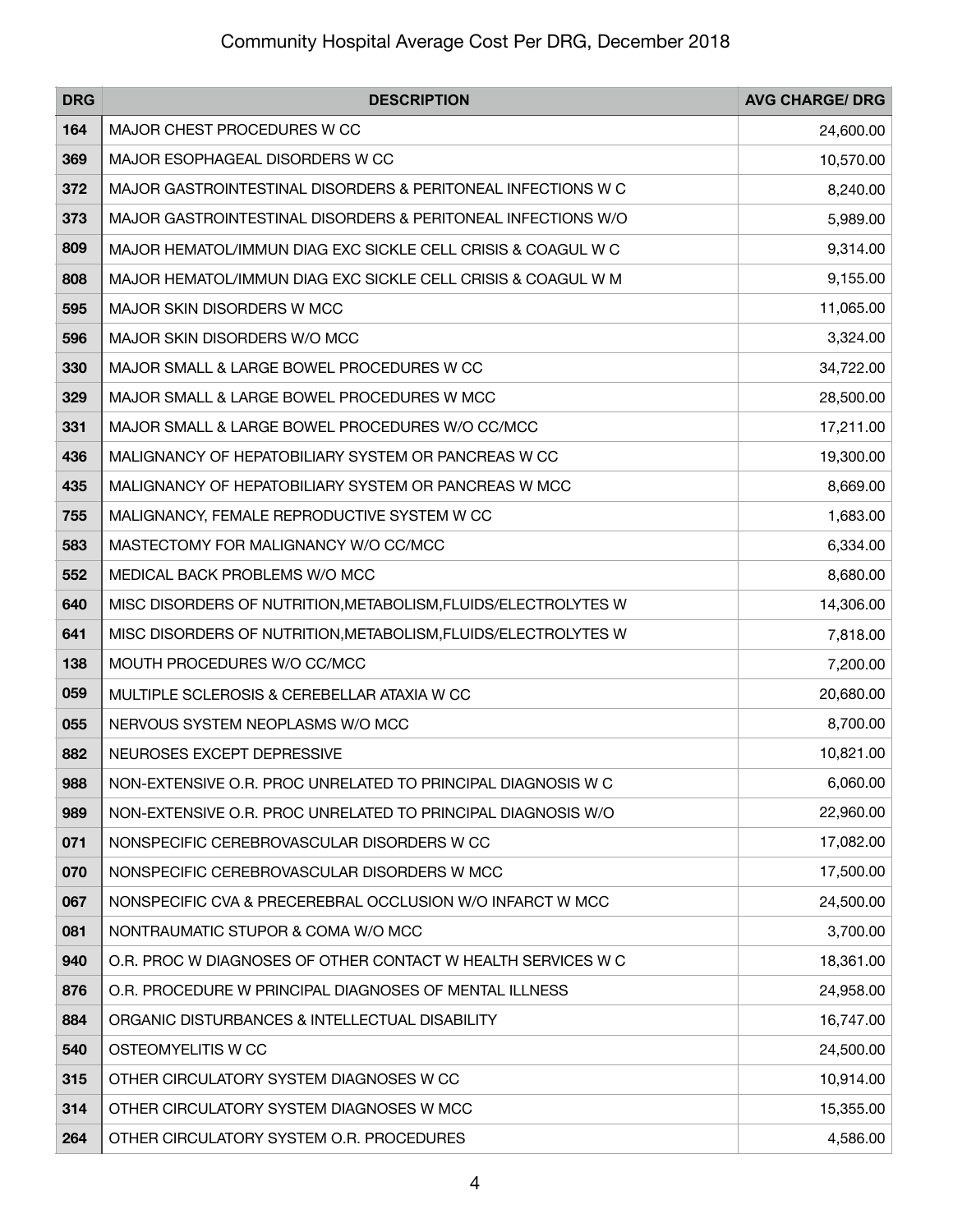| <b>DRG</b> | <b>DESCRIPTION</b>                                           | <b>AVG CHARGE/ DRG</b> |
|------------|--------------------------------------------------------------|------------------------|
| 394        | OTHER DIGESTIVE SYSTEM DIAGNOSES W CC                        | 10,218.00              |
| 395        | OTHER DIGESTIVE SYSTEM DIAGNOSES W/O CC/MCC                  | 7,131.00               |
| 357        | OTHER DIGESTIVE SYSTEM O.R. PROCEDURES W CC                  | 11,280.00              |
| 356        | OTHER DIGESTIVE SYSTEM O.R. PROCEDURES W MCC                 | 12,350.00              |
| 092        | OTHER DISORDERS OF NERVOUS SYSTEM W CC                       | 5,650.00               |
| 091        | OTHER DISORDERS OF NERVOUS SYSTEM W MCC                      | 8,900.00               |
| 093        | OTHER DISORDERS OF NERVOUS SYSTEM W/O CC/MCC                 | 3,160.00               |
| 156        | OTHER EAR, NOSE, MOUTH & THROAT DIAGNOSES W/O CC/MCC         | 3,470.00               |
| 951        | OTHER FACTORS INFLUENCING HEALTH STATUS                      | 2,317.00               |
| 868        | OTHER INFECTIOUS & PARASITIC DISEASES DIAGNOSES W CC         | 7,465.00               |
| 867        | OTHER INFECTIOUS & PARASITIC DISEASES DIAGNOSES W MCC        | 16,800.00              |
| 923        | OTHER INJURY, POISONING & TOXIC EFFECT DIAG W/O MCC          | 7,973.00               |
| 699        | OTHER KIDNEY & URINARY TRACT DIAGNOSES W CC                  | 7,178.00               |
| 673        | OTHER KIDNEY & URINARY TRACT PROCEDURES W MCC                | 22,200.00              |
| 887        | OTHER MENTAL DISORDER DIAGNOSES                              | 5,444.00               |
| 844        | OTHER MYELOPROLIF DIS OR POORLY DIFF NEOPL DIAG W CC         | 21,400.00              |
| 803        | OTHER O.R. PROC OF THE BLOOD & BLOOD FORMING ORGANS W CC     | 4,445.00               |
| 802        | OTHER O.R. PROC OF THE BLOOD & BLOOD FORMING ORGANS W MCC    | 10,800.00              |
| 908        | OTHER O.R. PROCEDURES FOR INJURIES W CC                      | 9,373.00               |
| 167        | OTHER RESP SYSTEM O.R. PROCEDURES W CC                       | 11,800.00              |
| 580        | OTHER SKIN, SUBCUT TISS & BREAST PROC W CC                   | 13,500.00              |
| 581        | OTHER SKIN, SUBCUT TISS & BREAST PROC W/O CC/MCC             | 9,521.00               |
| 252        | OTHER VASCULAR PROCEDURES W MCC                              | 14,580.00              |
| 152        | OTITIS MEDIA & URI W MCC                                     | 8,360.00               |
| 153        | OTITIS MEDIA & URI W/O MCC                                   | 8,675.00               |
| 543        | PATHOLOGICAL FRACTURES & MUSCULOSKELET & CONN TISS MALIG W C | 12,250.00              |
| 300        | PERIPHERAL VASCULAR DISORDERS W CC                           | 8,128.00               |
| 299        | PERIPHERAL VASCULAR DISORDERS W MCC                          | 7,690.00               |
| 301        | PERIPHERAL VASCULAR DISORDERS W/O CC/MCC                     | 7,800.00               |
| 336        | PERITONEAL ADHESIOLYSIS W CC                                 | 19,071.00              |
| 335        | PERITONEAL ADHESIOLYSIS W MCC                                | 32,208.00              |
| 337        | PERITONEAL ADHESIOLYSIS W/O CC/MCC                           | 21,200.00              |
| 186        | PLEURAL EFFUSION W MCC                                       | 16,000.00              |
| 200        | PNEUMOTHORAX W CC                                            | 4,800.00               |
| 201        | PNEUMOTHORAX W/O CC/MCC                                      | 4,000.00               |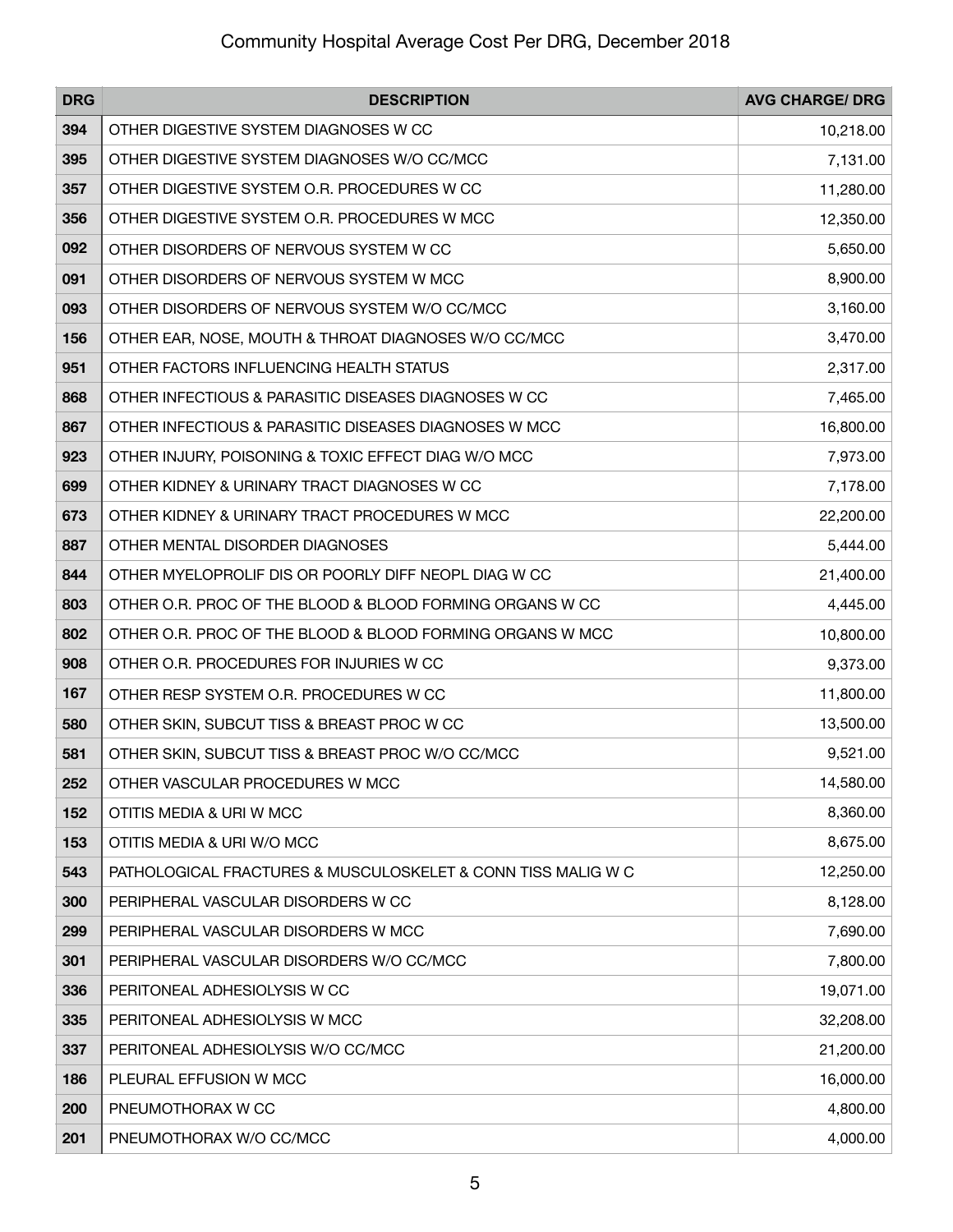| <b>DRG</b> | <b>DESCRIPTION</b>                                            | <b>AVG CHARGE/ DRG</b> |
|------------|---------------------------------------------------------------|------------------------|
| 917        | POISONING & TOXIC EFFECTS OF DRUGS W MCC                      | 9,848.00               |
| 918        | POISONING & TOXIC EFFECTS OF DRUGS W/O MCC                    | 7,106.00               |
| 863        | POSTOPERATIVE & POST-TRAUMATIC INFECTIONS W/O MCC             | 3,036.00               |
| 858        | POSTOPERATIVE OR POST-TRAUMATIC INFECTIONS W O.R. PROC W/O C  | 12,748.00              |
| 885        | <b>PSYCHOSES</b>                                              | 13,047.00              |
| 189        | PULMONARY EDEMA & RESPIRATORY FAILURE                         | 15,600.00              |
| 175        | PULMONARY EMBOLISM W MCC                                      | 11,620.00              |
| 176        | PULMONARY EMBOLISM W/O MCC                                    | 10,350.00              |
| 334        | RECTAL RESECTION W/O CC/MCC                                   | 6,580.00               |
| 811        | RED BLOOD CELL DISORDERS W MCC                                | 12,395.00              |
| 812        | RED BLOOD CELL DISORDERS W/O MCC                              | 10,667.00              |
| 683        | RENAL FAILURE W CC                                            | 9,301.00               |
| 682        | RENAL FAILURE W MCC                                           | 10,469.00              |
| 684        | RENAL FAILURE W/O CC/MCC                                      | 12,098.00              |
| 178        | RESPIRATORY INFECTIONS & INFLAMMATIONS W CC                   | 13,963.00              |
| 177        | RESPIRATORY INFECTIONS & INFLAMMATIONS W MCC                  | 22,000.00              |
| 179        | RESPIRATORY INFECTIONS & INFLAMMATIONS W/O CC/MCC             | 14,607.00              |
| 181        | RESPIRATORY NEOPLASMS W CC                                    | 23,000.00              |
| 182        | RESPIRATORY NEOPLASMS W/O CC/MCC                              | 5,000.00               |
| 204        | <b>RESPIRATORY SIGNS &amp; SYMPTOMS</b>                       | 5,670.00               |
| 208        | RESPIRATORY SYSTEM DIAGNOSIS W VENTILATOR SUPPORT <= 96 HOURS | 24,500.00              |
| 816        | RETICULOENDOTHELIAL & IMMUNITY DISORDERS W/O CC/MCC           | 5,600.00               |
| 100        | SEIZURES W MCC                                                | 15,540.00              |
| 101        | SEIZURES W/O MCC                                              | 8,205.00               |
| 549        | SEPTIC ARTHRITIS W CC                                         | 33,000.00              |
| 871        | SEPTICEMIA OR SEVERE SEPSIS W/O MV >96 HOURS W MCC            | 18,874.00              |
| 872        | SEPTICEMIA OR SEVERE SEPSIS W/O MV >96 HOURS W/O MCC          | 11,422.00              |
| 556        | SIGNS & SYMPTOMS OF MUSCULOSKELETAL SYSTEM & CONN TISSUE W/O  | 9,568.00               |
| 948        | SIGNS & SYMPTOMS W/O MCC                                      | 10,095.00              |
| 194        | SIMPLE PNEUMONIA & PLEURISY W CC                              | 12,271.00              |
| 193        | SIMPLE PNEUMONIA & PLEURISY W MCC                             | 13,790.00              |
| 195        | SIMPLE PNEUMONIA & PLEURISY W/O CC/MCC                        | 7,216.00               |
| 571        | SKIN DEBRIDEMENT W CC                                         | 17,207.00              |
| 570        | SKIN DEBRIDEMENT W MCC                                        | 21,000.00              |
| 572        | SKIN DEBRIDEMENT W/O CC/MCC                                   | 12,779.00              |